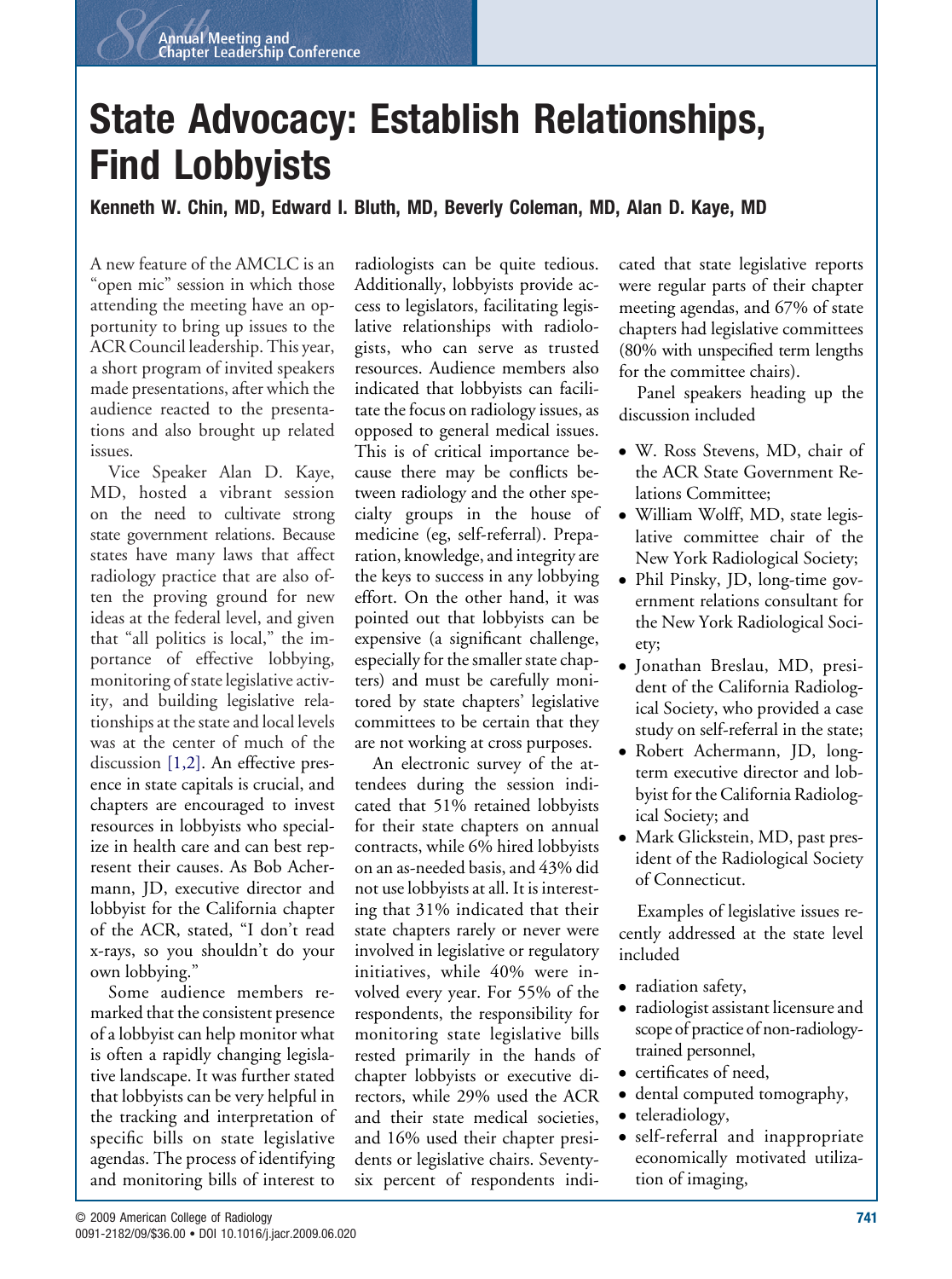- imaging equipment "sham" lease arrangements,
- the in-office ancillary exception,
- tort and medical liability reform,
- balance billing by hospital-based physicians,
- the corporate practice of medicine,
- insurance regulations, and
- coverage mandates.

The audience was reminded that the ACR State Government Relations Committee is set up to disseminate information to keep chapters abreast of developing issues, produce ammunition in the form of regional data and studies (eg, Jean Mitchell's study on self-referral patterns in California), provide trend analysis to chapters, and distribute legislative updates. The ACR has dedicated staff members to assist chapters with their state legislative and regulatory issues, will assist chapters with testimony, and maintains a database of legislative developments in the states. The staffers will also carefully scrutinize bill language and amendment language, advise members and chapters of the effects of the proposed and passed legislation, and provide model legislation on emerging issues [\[3\].](#page-2-0)

A substantial portion of the session revolved around the importance of "relationships" and "continuity" in effective government relations. Dr Wolff (the legislative chair) and Mr Pinsky (an attorney and lobbyist), both from the New York chapter, stressed that continuity and relationship building can be facilitated by longer terms of office for legislative committee members and chairs than are frequently the case with other state chapter officers. All participants stressed the importance of developing relationships with politicians early in their careers by recurrent direct contact and fund-raisers. Equally impor-

tant is the establishment of these relationships with radiologists early in their professional careers [\[4\].](#page-2-0) Establishing long-term relationships while politicians remain in state legislatures also ensures a consistency of dialogue, develops a measure of trust, and establishes confidence for the future. Moreover, members of state legislatures often are elected to national office, a point stressed by Dr Breslau with respect to his experience in California with former state legislator Jackie Speier (D, Calif), a longtime proponent of strengthening anti-self-referral laws who now serves as a congresswoman from California's 12th district.

Maintaining close relationships with legislative staffers was also pointed out as being critical. One panel member said, "It used to be that state legislators were there until they expired or were found in bed with a sheep. Now there are term limits." Charles Williams, MD, (of Florida) reinforced this point, saying, "Legislators are like diapers. They need to be changed often and for the same reason." Hence, legislative staff members frequently remain in their positions much longer than legislators. It was recommended that chapters establish relationships with health care staffers and get to know them, understand their knowledge base, and educate them about our concerns.

Not to be overlooked are relationships with state regulators and staffers. When facing the challenges of ensuring the appropriate implementation of policy decisions, the most successful approach lies in using connections in state advisory committees and government regulatory agencies, such as states' departments of health and education. Building coalitions with prominent interest groups may also supplement your activities. For instance, the Texas and Connecticut chapters have found support from state business and insurance associations for their initiatives to control costs, including limitation of selfreferral. Participants from Texas indicated that they had recently adopted a new approach by establishing the Coalition for Ethical Imaging [\[5\],](#page-2-0) which regional businesses and insurance companies are now supporting.

Comments from the audience included remarks about working with state medical societies. One member indicated that "the 800 pound gorilla" in state health care politics is state medical societies. They are usually the big players in this process. However, Dr Glickstein pointed out that although it is good to rely on state medical societies to represent radiology on issues that are of concern to the general medical community, radiologists should take responsibility for those specific to our specialty. The audience survey indicated that 25% of the state chapters rely solely on their state medical societies for legislative and regulatory surveillance (sometimes dangerous because of potential conflicts of interest). Alternatively, it was pointed out that sometimes, butting heads with state medical societies can be counterproductive and that we may need to come to some level of common interest, basing it on quality and patient safety [\[6\].](#page-2-0) It was further advised that each state chapter should try to ensure that a trusted member is actively involved in the state medical hierarchy at all times.

More than 31% of the attendees felt that the effectiveness of their chapters in handling legislative affairs was less than optimal  $(<50\%$ quartile effectiveness). Hence, there is an urgent and pressing need for